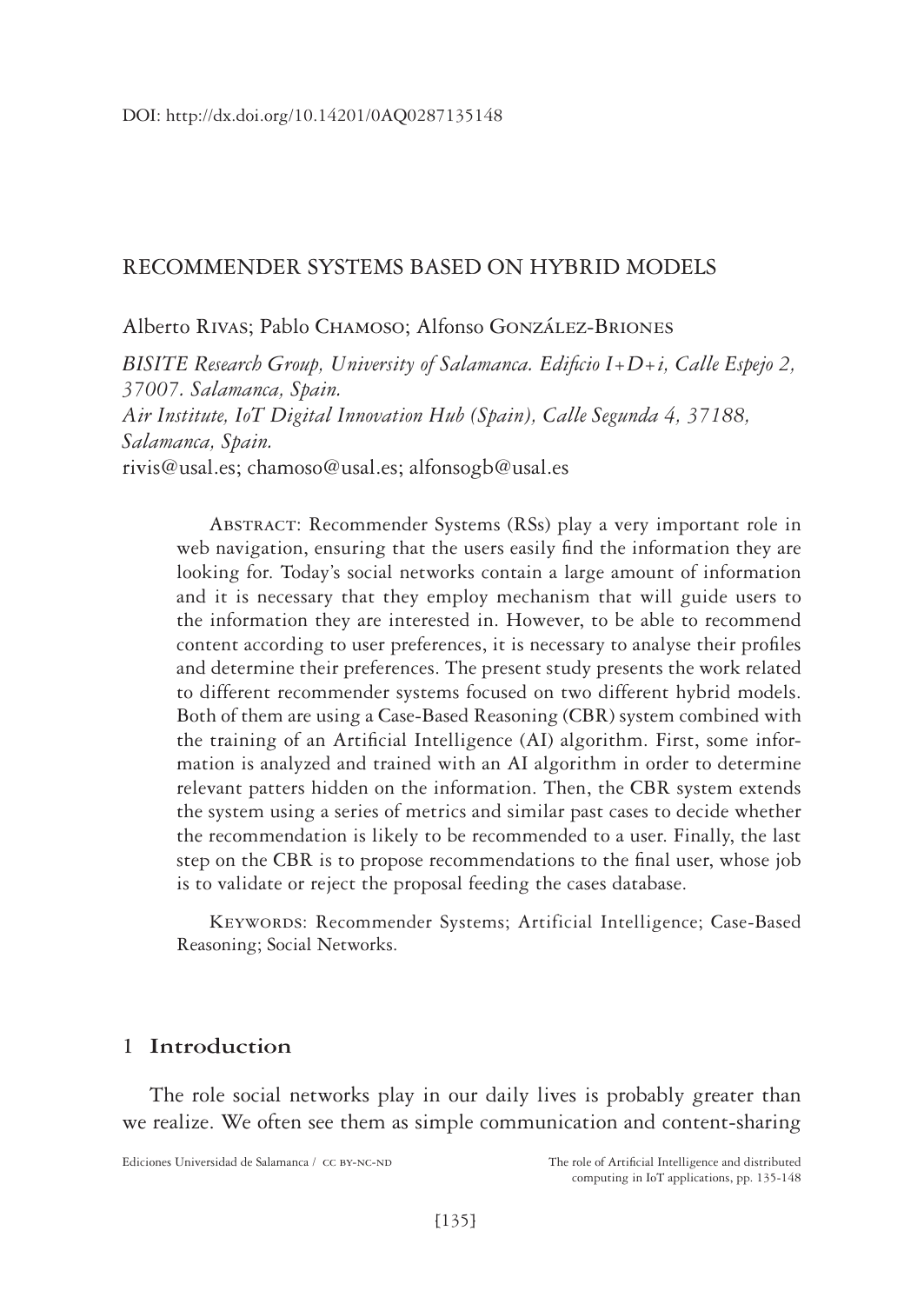tools, those, of course, are their main functions. However, social networks have come to be much more than that; they customize advertisements to suit our tastes and they even help us find a job [4]. Social networks provide such advanced features thanks to the collection and analysis of the data users generate on the Internet [1] [5]. Career-oriented social networks enjoy a particularly high success rate, some well-known platforms include Monster, XING, LinkedIn or beBee [2]. Following a different approach, a recommender system can be designed and developed using the information obtained from Virtual Learning Environments (VLEs). According to the information gathered, a platform like Moodle can be modified in order to give recommendations to their students [10-21]. In the next sections two case studies are described. The first case is a work related to social networks in which individual job recommendations are given based on the preferences and the profile of a particular user on social networks. The second case is using data from a VLE platformm, and the main goal is study the variables to determine the principal factors that affect to the final results of students [22-33].

#### **2 Job offer recommender system**

The research presented in this case study focuses on a relationship recommendation system for a business and employment-related social network called beBee [6]. On beBee, companies and users share content, and users search for and apply to the published job offers. Therefore, in the case of this social network, the recommender system will not only serve for connecting similar user profiles but also for providing work related suggestions to users and companies.

For this purpose, we identify different factors that could be extracted from the information provided by users and we analyzed the information found in the published job offers. One of the challenges that we had to address was the extraction of information, since the required information is often not available or it is not properly structured. Thus, it was necessary to apply text mining and information extraction techniques in order to evaluate possible ties between users as well as users and job offers [34-47].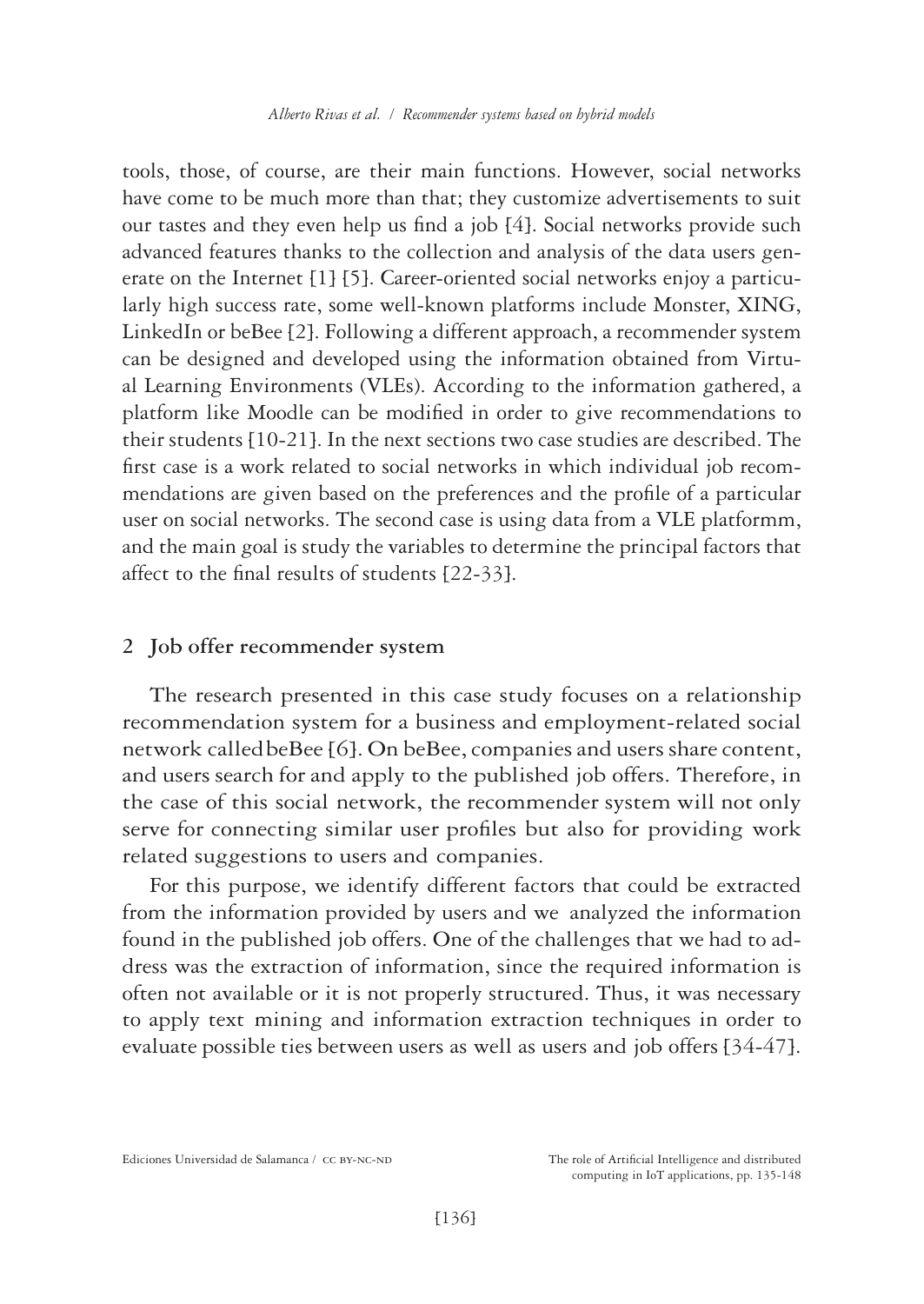

**Figure 1.** Job offer recommendation system flowchart and CBR parts.

These techniques ensure that the job offers recommended to users, correspond to the information provided in their profile; they possess the skills required by the offer, they have been previously interested in similar offers, etc. However, the use of these techniques does not guarantee that the offer suggested by the system, satisfies all user expectations.

To provide accurate suggestions, it is important to analyze the reasons for which a particular user could reject or accept a suggestion. To do such an analysis, it is necessary to employ techniques such as case-based reasoning (CBR), which allows to feedback the system with information on previous cases [7]. CBR is a problem solving methodology and its use in this project is essential since it will allow the recommender system to learn and improve over time by re-using similar past experiences which are stored in cases. The one proposed in the case study follows the flow described in the Figure 1.

To evaluate the proposed system it has been divided into two parts: user-user relationships and user-job offer relationships. Different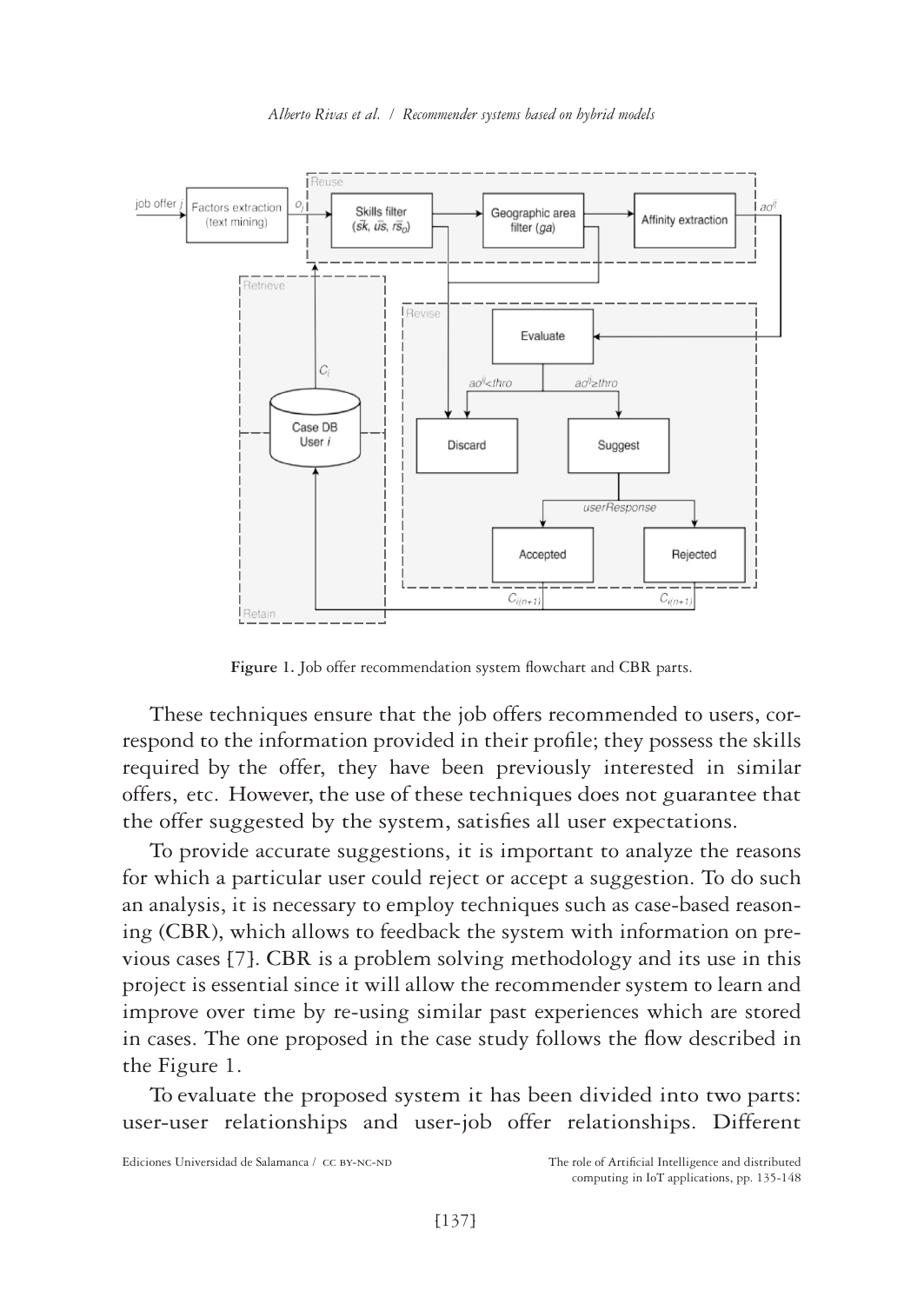subsets of real and active users, as well as recently published job offers, have been selected to gather information for this evaluation. The results obtained in this evaluation are satisfactory [48-56].

### **3 Resources recommender system based on the students performance**

The objective of this case of study is to give some recommendations to the students aiming for increase exam pass rate through the evaluation of an automatic learning model and its subsequent improvement. The system proposed in Figure 2 has been designed for this purpose; an Artificial Neural Network (ANN) is trained with data in order to make it capable of identifying patterns of behaviour. Subsequently, the initial data set is analyzed and the parameters that contribute to students failing their exams are minimized to increase the pass rate. Finally, the already trained network is used in order to predict if with the modifications made in the parameters are going to help students to pass their exams.



**Figure 2.** System workflow.

Due to data protection, the processing of data may be a complicated process, as a result, it was decided to work and apply a set of public data that can be accessed at [3]. The dataset contains a group of students who have participated in a series of four online courses, resulting in a total of 32*,* 593 students. It includes the students' personal data such as their identification code, the students' gender, region, educational level, age range, neighborhood crime rate (IMD), number of times they have previously participated in the course, enrolled credits, disability and the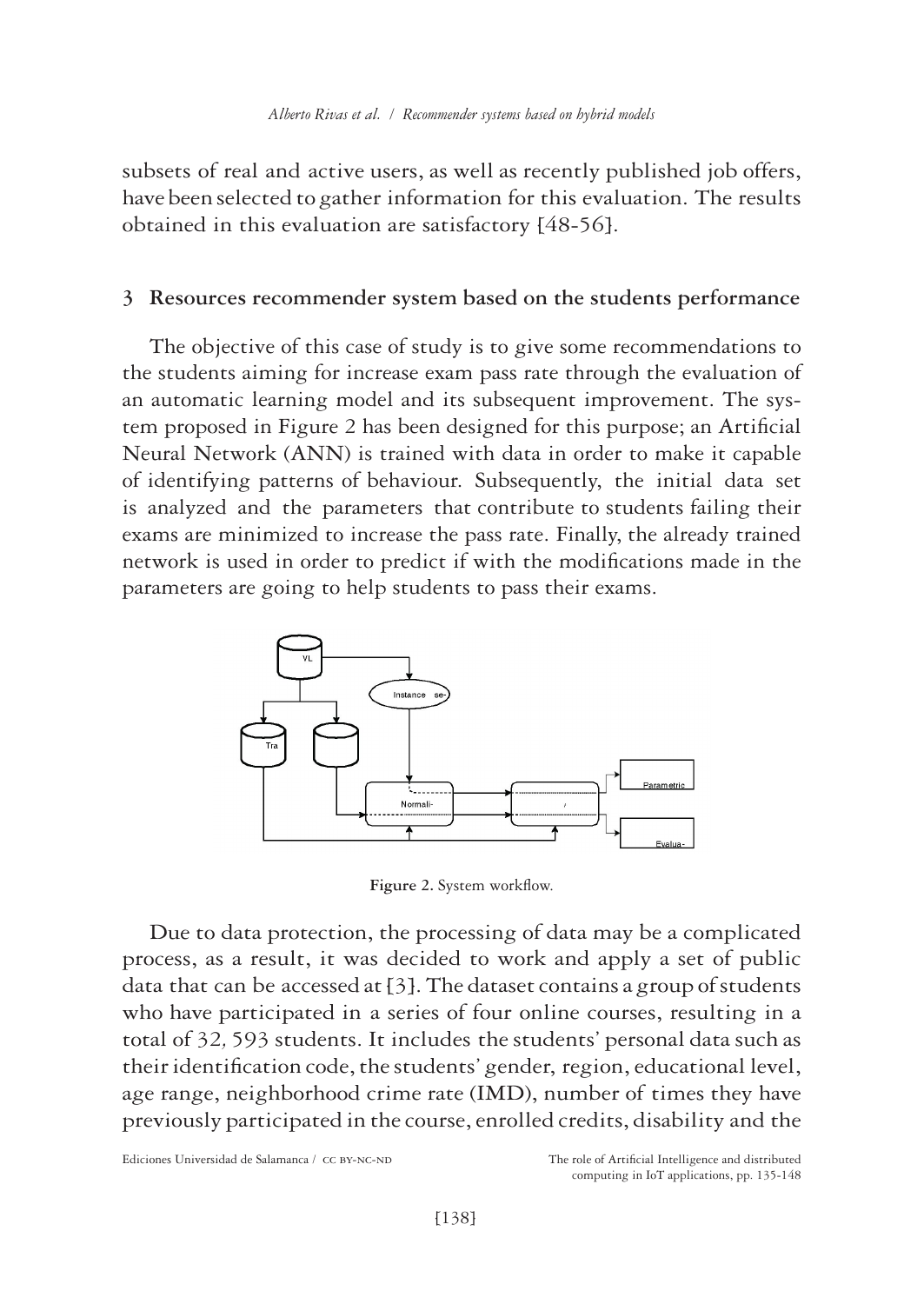final exams result (passed/failed) [57-67]. In addition, the number of times the student clicked on any of the online course contents has been counted throughout the course.



**Figure 3.** Design of the multilayer perceptron.

About the ANN, the proposed system architecture is based on a multilayer perceptron (MLP) with up to two hidden layers with a previously fixed size, as shown in Figure 3. The activation function of the neurons in the hidden layer is selected among three choices: the Rectified Linear Unit function,

$$
relu(z) = \max(0, z) \tag{1}
$$

the logistic sigmoid function, and the hyperbolic tangent function, tanh. The procedure for choosing these hyperparameters of the network, such as the number of neurons in the hidden layers or the activation function, a 5-fold cross validation procedure was carried in the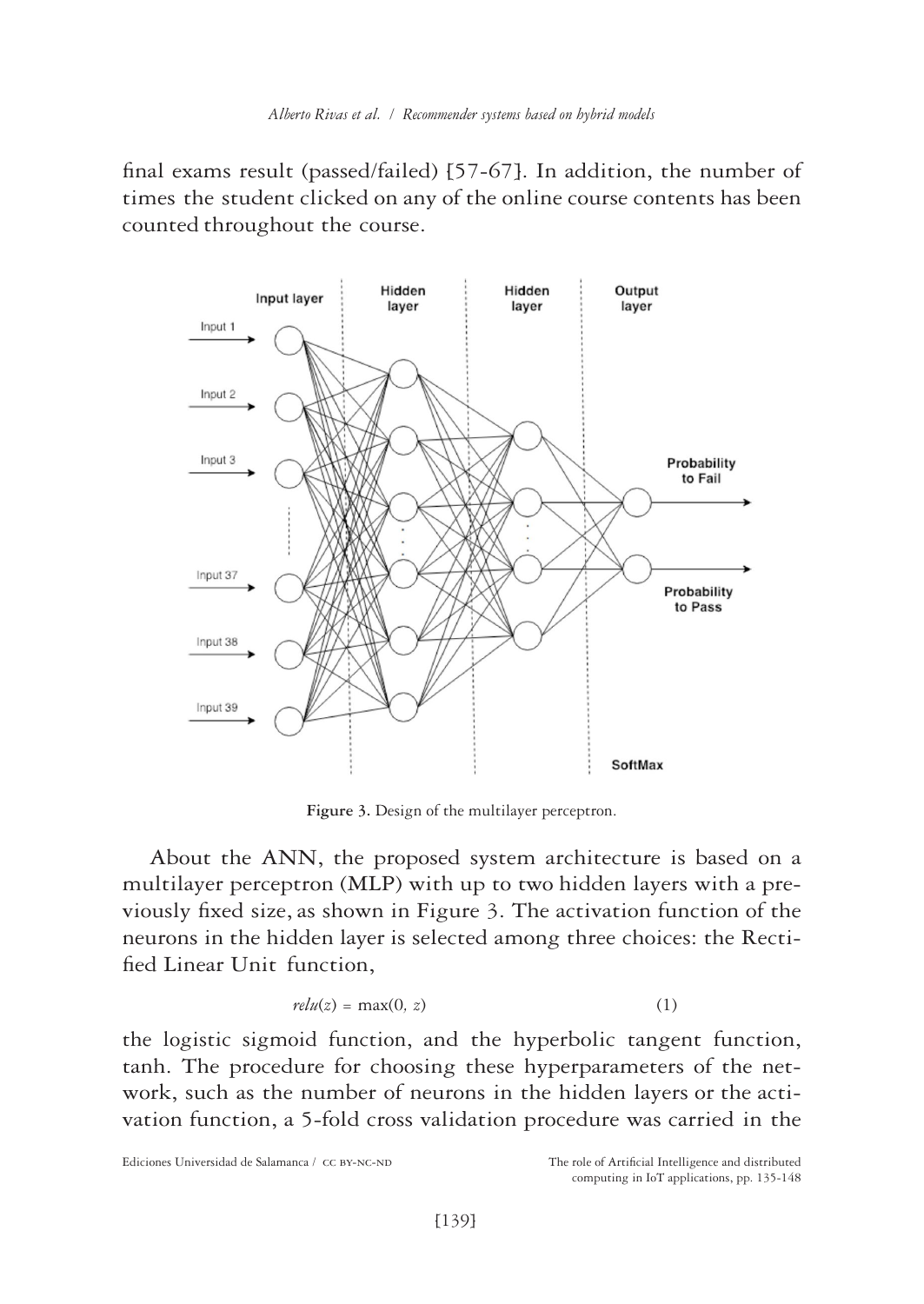training set. The mean accuracy is then used to compare the different network topologies [68-75].

Apart from those hidden layers, the input layer has as many neurons as there are inputs in the data set, while the output layer has 2 neurons with a SoftMax activation function, ideal for classification problems as it scales actual values in the range of [76-86]. The first neuron in the output layer is the probability that a student is going to fail, while the second is the probability that a student is going to pass the course.



**Figure 4.** Weight of parameters

The logarithmic loss has been used to optimize the weights of the network, providing a more nuanced view into its performance than the accuracy. To minimize the processing costs of the algorithm, an optimization method has been leveraged. Specifically, the Adam optimizer [8] designed to train Deep Neural Networks, has been used with 500 epochs and a batch size of 30.

Regarding the results, it can be seen that the user intersection with the contents displayed in the VLE is really significant as Figure 4 shows, being the number of click the most important feature amongst the other ones. Based on this study, next step will be to study the resources available in the platform in order to figure out the most relevant ones for each user []76. Once this study will be done, the most interesting aspect to include is to display better positioned in the VLE the most important resources to facilitate the final user the interaction with them.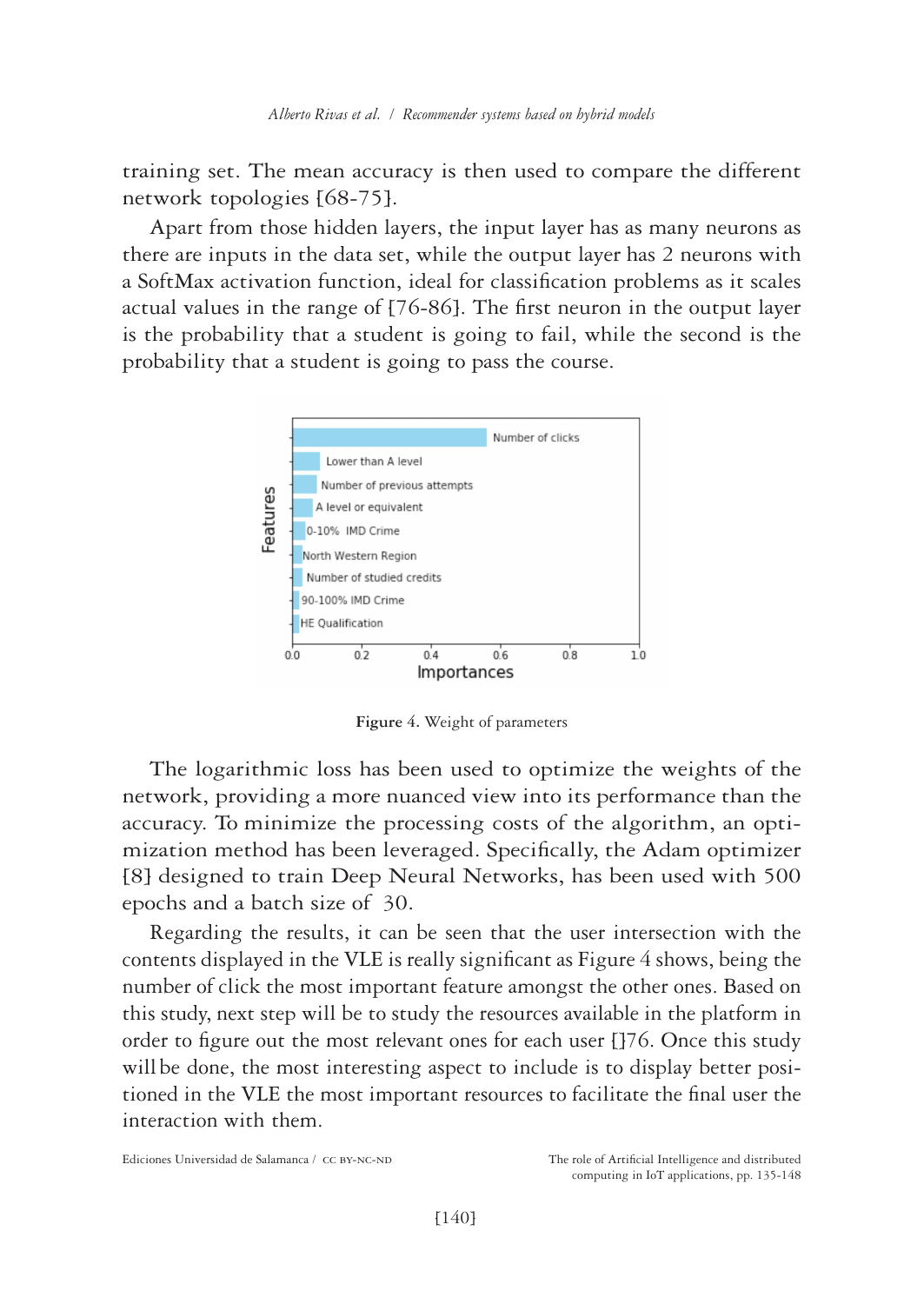# **References**

- 1. Serrat, O. (2017). Social network analysis. In Knowledge solutions (pp. 39-43). Springer, Singapore.
- 2. beBee, la plataforma colaborativa para profesionales. (2019). Retrieved 2 December 2019, from<https://www.bebee.com/es/>
- 3. Open University Learning Analytics dataset. (n.d.). Retrieved from [https://analyse.](https://analyse.kmi.open.ac.uk/open dataset) [kmi.open.ac.uk/open dataset](https://analyse.kmi.open.ac.uk/open dataset).
- 4. González-Briones, A., Rivas, A., Chamoso, P., Casado-Vara, R., & Corchado, J. M. (2018, June). Case-based reasoning and agent based job offer recommender system. In The 13th International Conference on Soft Computing Models in Industrial and Environmental Applications (pp. 21-33). Springer, Cham.
- 5. Lima, A.C.E.S., De Castro, L.N., Corchado, J.M. (2015) A polarity analysis framework for Twitter messages, Applied Mathematics and Computation, 270, pp. 756-767.
- 6. Chamoso, P., Rivas, A., Rodríguez, S., & Bajo, J. (2018). Relationship recommender system in a business and employment-oriented social network. Information sciences, 433, 204-220.
- 7. Chamoso, P., Gonzalez-Briones, A., Rivas, A., De La Prieta, F., & Corchado, J.
- 8. M. (2019). Social computing in currency exchange. Knowledge and Information Systems, 1-21.
- 9. Kingma, D. P., & Ba, J. (2014). Adam: A method for stochastic optimization. arXiv preprint arXiv:1412.6980.
- 10. De Melo, Maximilian Jaderson, et al. «Robust and adaptive chatter free formation control of wheeled mobile robots with uncertainties.» ADCAIJ: Advances in Distributed Computing and Artificial Intelligence Journal 7.2 (2018): 27-42.
- 11. Ribeiro, Catarina, et al. «Customized normalization clustering meth-odology for consumers with heterogeneous characteristics.» ADCAIJ: Advances in Distributed Computing and Artificial Intelligence Journal 7.2 (2018): 53-69.
- 12. Becerril, Anahiby Anyel. «The value of our personal data in the Big Data and the Internet of all Things Era.» ADCAIJ: Advances in Distributed Computing and Artificial Intelligence Journal 7.2 (2018): 71-80.
- 13. Garcia, Ana Cristina Bicharra, & Adriana Santarosa Vivacqua. «ACoPla: a Multiagent Simulator to Study Individual Strategies in Dynamic Situations.» ADCAIJ: Advances in Distributed Computing and Artificial Intelligence Journal 7.2: 81-91.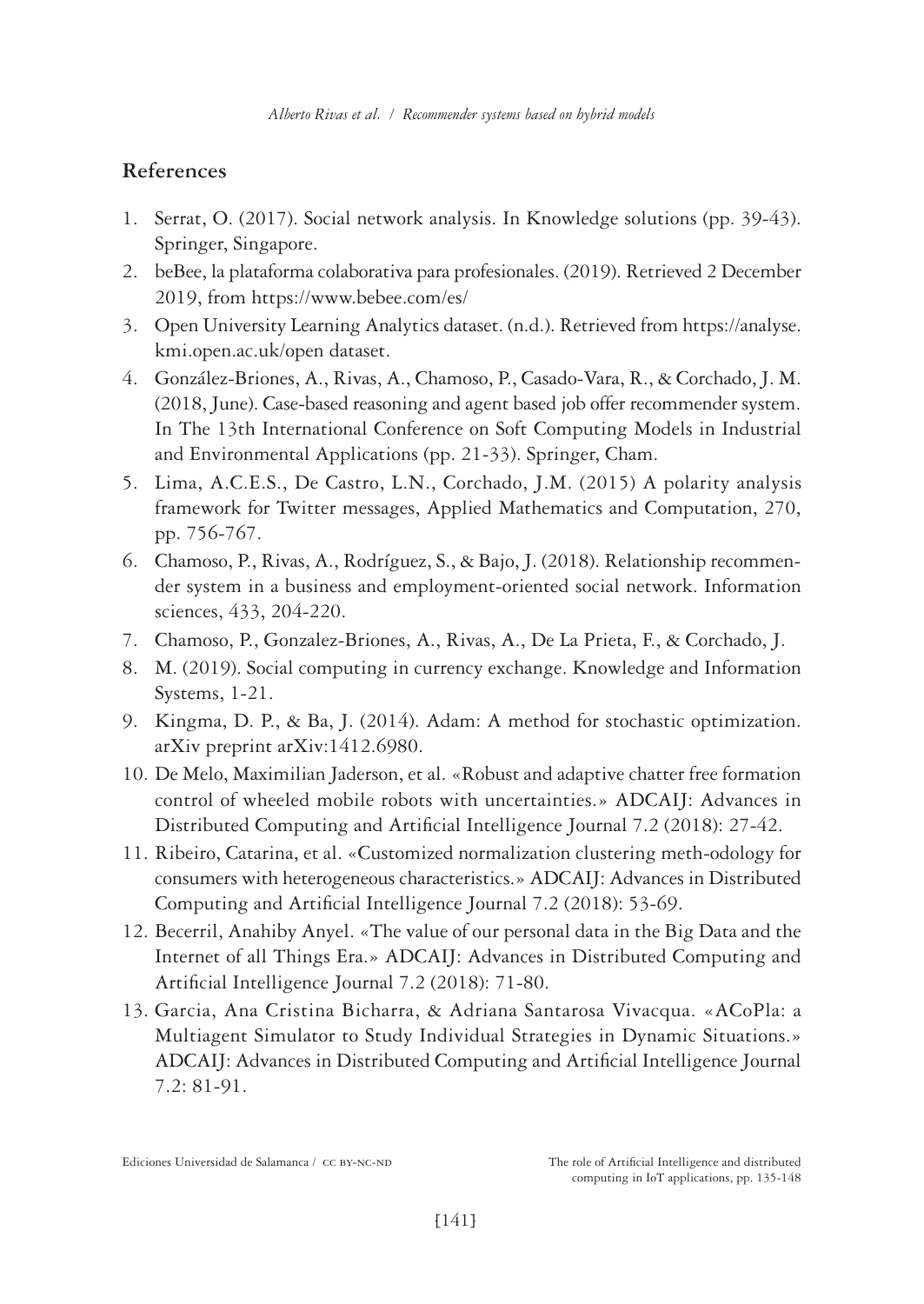- 14. Casado-Vara, R., Novais, P., Gil, A. B., Prieto, J., & Corchado, J. M. (2019). Distributed continuous-time fault estimation control for multiple devices in IoT networks. *IEEE Access*, *7*, 11972-11984.
- 15. Jörg Bremer, Sebastian Lehnhoff. (2017) Decentralized Coalition Formation with Agent-based Combinatorial Heuristics. ADCAIJ: Advances in Distributed Computing and Artificial Intelligence Journal (ISSN: 2255-2863), Salamanca, v. 6, n. 3
- 16. Rafael Cauê Cardoso, Rafael Heitor Bordini. (2017) A Multi-Agent Extension of a Hierarchical Task Network Planning Formalism. ADCAIJ: Advances in Distributed Computing and Artificial Intelligence Journal (ISSN: 2255-2863), Salamanca, v. 6, n. 2
- 17. Enyo Gonçalves, Mariela Cortés, Marcos De Oliveira, Nécio Veras, Mário Falcão, Jaelson Castro (2017). An Analysis of Software Agents, Environments and Applications School: Retrospective, Relevance, and Trends. ADCAIJ: Advances in Distributed Computing and Artificial Intelligence Journal (ISSN: 2255-2863), Salamanca, v. 6, n. 2
- 18. Eduardo Porto Teixeira, Eder M. N. Goncalves, Diana F. Adamatti (2017). Ulises: A Agent-Based System For Timbre Classification. ADCAIJ: Advances in Distributed Computing and Artificial Intelligence Journal (ISSN: 2255-2863), Salamanca, v. 6, n. 2
- 19. Lucas Fernando Souza de Castro, Gleifer Vaz Alves, André Pinz Borges (2017). Using trust degree for agents in order to assign spots in a Smart Parking. ADCAIJ: Advances in Distributed Computing and Artificial Intelligence Journal (ISSN: 2255-2863), Salamanca, v. 6, n. 2
- 20. Aversa, R., Petrescu, R. V., Akash, B., Bucinell, R., Corchado, J., Berto, F., ... & Petrescu, F. I. (2017). Kinematics and forces to a new model forging manipulator. American Journal of Applied Sciences, 14(1), 60-80.
- 21. Li, T., Sun, S., Bolić, M., & Corchado, J. M. (2016). Algorithm design for parallel implementation of the SMC-PHD filter. Signal Processing, 119, 115-127.
- 22. Corchado, J. M., Aiken, J., Corchado, E. S., & Fdez-Riverola, F. (2005). Evaluating the air–sea interactions and fluxes using an instance-based reasoning system. AI Communications, 18(4), 247-256.
- 23. Costa, Â., Novais, P., Corchado, J. M., & Neves, J. (2011). Increased performance and better patient attendance in an hospital with the use of smart agendas. Logic Journal of IGPL, 20(4), 689-698.
- 24. Rodríguez, S., de La Prieta, F., Tapia, D. I., & Corchado, J. M. (2010, June). Agents and computer vision for processing stereoscopic images. In International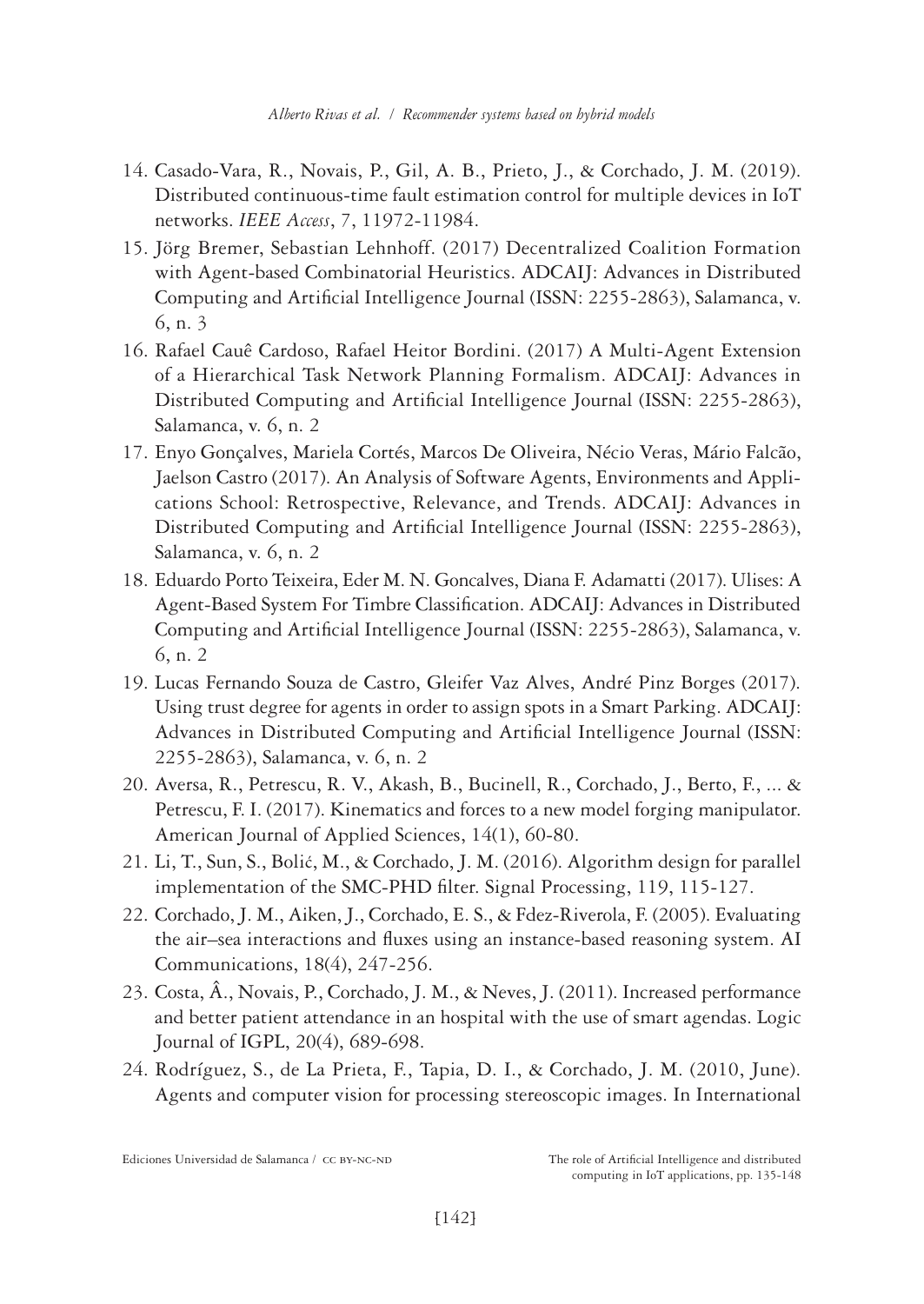Conference on Hybrid Artificial Intelligence Systems (pp. 93-100). Springer, Berlin, Heidelberg.

- 25. Corchado, J. M., Corchado, E. S., & Pellicer, M. A. (2004, September). Design of cooperative agents for mobile devices. In International Conference on Cooperative Design, Visualization and Engineering (pp. 205-212). Springer, Berlin, Heidelberg.
- 26. Corchado, J. M., Laza, R., Borrajo, L., Yañez, J. C., De Luis, A., & Gonzalez-Bedia, M. (2003, July). Agent-based web engineering. In International Conference on Web Engineering (pp. 17-25). Springer, Berlin, Heidelberg.
- 27. Fdez‐Riverola, F., & Corchado, J. M. (2003). Forecasting red tides using an hybrid neuro‐symbolic system. AI Communications, 16(4), 221-233.
- 28. González-Briones, A., Prieto, J., De La Prieta, F., Herrera-Viedma, E., & Corchado, J. (2018). Energy optimization using a case-based reasoning strategy. Sensors, 18(3), 865.
- 29. Díaz, F., Fdez-Riverola, F., Glez-Peña, D., & Corchado, J. M. (2006, September). Using fuzzy patterns for gene selection and data reduction on microarray data. In International Conference on Intelligent Data Engineering and Automated Learning (pp. 1087-1094). Springer, Berlin, Heidelberg.
- 30. Koetsier, J., Corchado, E., MacDonald, D., Corchado, J., & Fyfe, C. (2004, June). Kernel maximum likelihood hebbian learning. In International Conference on Computational Science (pp. 650-653). Springer, Berlin, Heidelberg.
- 31. Pavón, J., & Corchado, J. (2004). Agents for the web. International journal of Web engineering and technology, 1(4), 393-396.
- 32. Fdez-Riverola, F., Díaz, F., Borrajo, M. L., Yáñez, J. C., & Corchado, J. M. (2005, August). Improving gene selection in microarray data analysis using fuzzy patterns inside a cbr system. In International Conference on Case-Based Reasoning (pp. 191-205). Springer, Berlin, Heidelberg.
- 33. Fernández-Riverola, F., & Corchado, J. M. (2003, November). Employing tsk fuzzy models to automate the revision stage of a cbr system. In Conference on Technology Transfer (pp. 302-311). Springer, Berlin, Heidelberg.
- 34. Corchado, J. M., & Aiken, J. (1998). Expert system for modelling water masses. In WORKSHOP ON DATA MINING. GLASGOW, SCOTLAND.
- 35. Corchado, J. M., & Aiken, J. (1998). Neuro-symbolic reasoning for real time oceanographic problems. In CONFERENCE ON DATA MINING. IEE, SAVOY PLACE, LONDON.
- 36. Corchado, J. M. (1998). Models for integrating artificial intelligence approaches. DOCTORAL CONSORTIUM ON KNOWLEDGE DISCOVERY AND DATA MINING. PAISLEY, UK.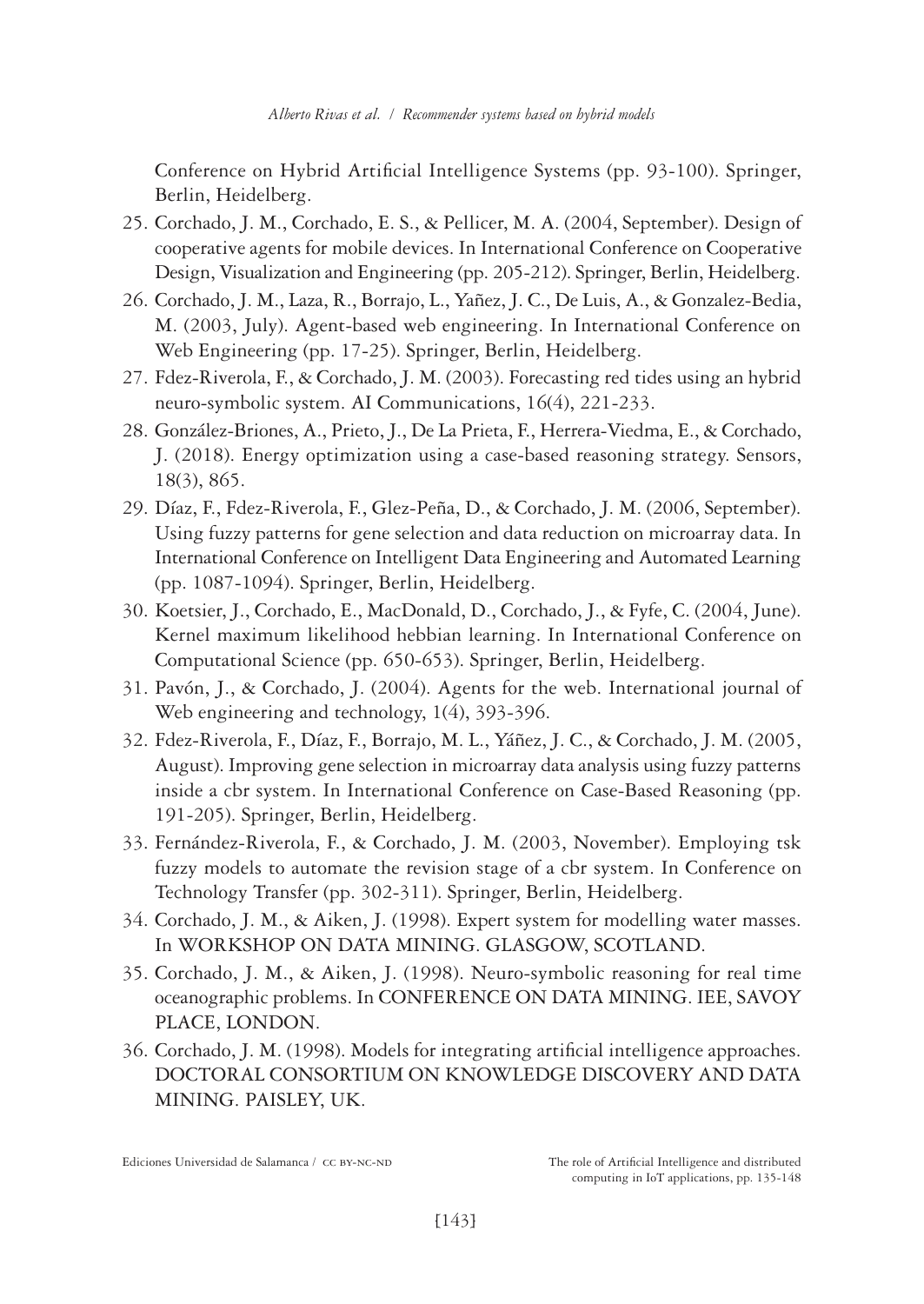- 37. Borrajo, M. L., Corchado, J. M., Yáñez, J. C., Fdez-Riverola, F., & Díaz, F. (2005, August). Autonomous internal control system for small to medium firms. In International Conference on Case-Based Reasoning (pp. 106-121). Springer, Berlin, Heidelberg.
- 38. Fdez-Riverola, F., Díaz, F., & Corchado, J. M. (2004, November). Applying rough sets reduction techniques to the construction of a fuzzy rule base for case based reasoning. In Ibero-American Conference on Artificial Intelligence (pp. 83-92). Springer, Berlin, Heidelberg.
- 39. Corchado, J., & Lees, B. (1998). Case based reasoning opportunities and technologies. In CONFERENCE ON KNOWLEDGE DISCOVERY. IEE, SAVOY PLACE, LONDON.
- 40. Corchado, J., & Lees, B. (1998). Artificial neural networks in pattern recognition: multicollinearity and heterocedasticity. In COLLOQUIUM ON KNOWLEDGE DISCOVERY. LONDON, UK.
- 41. Corchado, J., & Lees, B. (1998). An overview of intelligent frameworks. In COLLOQUIUM ON INTELLIGENT SYSTEMS. IEE, LONDON, UK.
- 42. Corchado, J. M., & Lees, B. (1998). Probis: Modelling intelligence with hybrid systems. In WORKSHOP ON DATA MINING. University of GLASGOW, SCOTLAND, UK.
- 43. Corchado, J. (1998). Real time forecast with intelligent systems. In CONFERENCE ON KNOWLEDGE DISCOVERY. IEE, SAVOY PLACE, LONDON.
- 44. Corchado, J. M. (1997). Bdi multiagent hybrid architecture for project management. In IEEE COLLOQUIUM ON KNOWLEDGE DISCOVERY AND DATA MINING. LONDON ENGLAND.
- 45. Corchado, J. M. (1997). System for decision making: a practical case. In CONFE-RENCE ON KNOWLEDGE DISCOVERY AND DATA MINING. IEE, LONDON, UK.
- 46. Corchado, J. (1995). Cbr systems, an overview. In INTERNATIONAL CONFE-RENCE ON INTELLIGENT SYSTEMS. LONDON, ENGLAND, UK.
- 47. Li, T., Sun, S., Corchado, J. M., & Siyau, M. F. (2014, July). A particle dyeing approach for track continuity for the SMC-PHD filter. In 17th International Conference on Information Fusion (FUSION) (pp. 1-8). IEEE.
- 48. Corchado, E. S., Corchado, J. M., Sáiz, L., & Lara, A. (2004, July). A beta-cooperative cbr system for constructing a business management model. In Industrial Conference on Data Mining (pp. 42-49). Springer, Berlin, Heidelberg.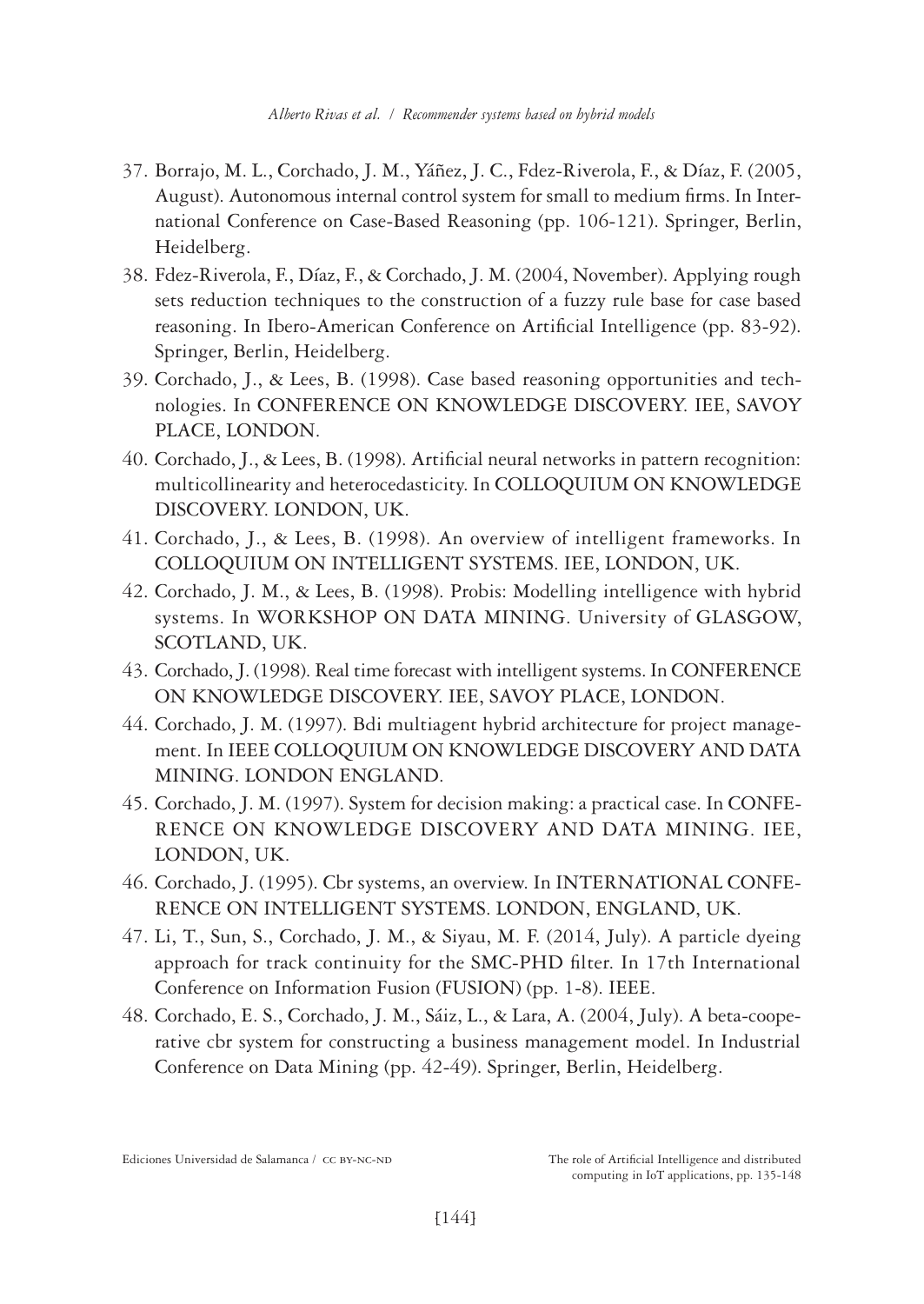- 49. Corchado, J. M., & Lees, B. (1998). Integration ai models. In WORKSHOP ON KNOWLEDGE DISCOVERY AND DATA MINING. PML-NERC, PLYMOUTHLONDON, UK.
- 50. Corchado, J. M., & Lees, B. (1998). Cognitive models for integrating artificial intelligence approaches. In AII WORKSHOP ON KNOWLEDGE DISCOVERY. GLASGOW, UK.
- 51. Corchado, J. M. (1997). Real time forecast with intelligent systems: Cbrs and anns. In WORKSHOP ON ARTIFICIAL NEURAL NETWORKS. ABERDEEN (pp. 1-3).
- 52. Casado-Vara, R., Prieto, J., De la Prieta, F., & Corchado, J. M. (2018). How blockchain improves the supply chain: Case study alimentary supply chain. Procedia computer science, 134, 393-398.
- 53. Corchado, J. M. (1996). Case-base reasoning recommendation system. In IEEE COLLOQUIUM ON KNOWLEDGE DISCOVERY. LONDON, UK.
- 54. Corchado, J. M. (1995). Neuro-symbolic reasoning-a solution for complex problemas. In INTERNATIONAL CONFERENCE ON INTELLIGENT SYSTEMS. LONDON, UK.
- 55. Corchado, J. M. (1995). Multi agent tools: a case study. In IEEE COLLOQUIUM ON KNOWLEDGE DISCOVERY. LONDON ENGLAND, UK.
- 56. Casado‐Vara, R., Prieto‐Castrillo, F., & Corchado, J. M. (2018). A game theory approach for cooperative control to improve data quality and false data detection in WSN. International Journal of Robust and Nonlinear Control, 28(16), 5087- 5102.
- 57. Corchado, J. M., & Lees, B. (2001). Adaptation of cases for case based forecasting with neural network support. In Soft computing in case based reasoning (pp. 293-319). Springer, London.
- 58. Rodriguez, J. M. C. (2000). Neuro-symbolic model for real-time forecasting problems (Doctoral dissertation, University of Paisley).
- 59. Casado-Vara, R., Chamoso, P., De la Prieta, F., Prieto, J., & Corchado, J. M. (2019). Non-linear adaptive closed-loop control system for improved efficiency in IoT-blockchain management. Information Fusion, 49, 227-239.
- 60. Li, T., Sun, S., Corchado, J. M., & Siyau, M. F. (2014, July). Random finite setbased Bayesian filters using magnitude-adaptive target birth intensity. In 17th International Conference on Information Fusion (FUSION) (pp. 1-8). IEEE.
- 61. Rodríguez, S., Gil, O., De La Prieta, F., Zato, C., Corchado, J. M., Vega, P., & Francisco, M. (2010, May). People detection and stereoscopic analysis using MAS. In 2010 IEEE 14th International Conference on Intelligent Engineering Systems (pp. 159-164). IEEE.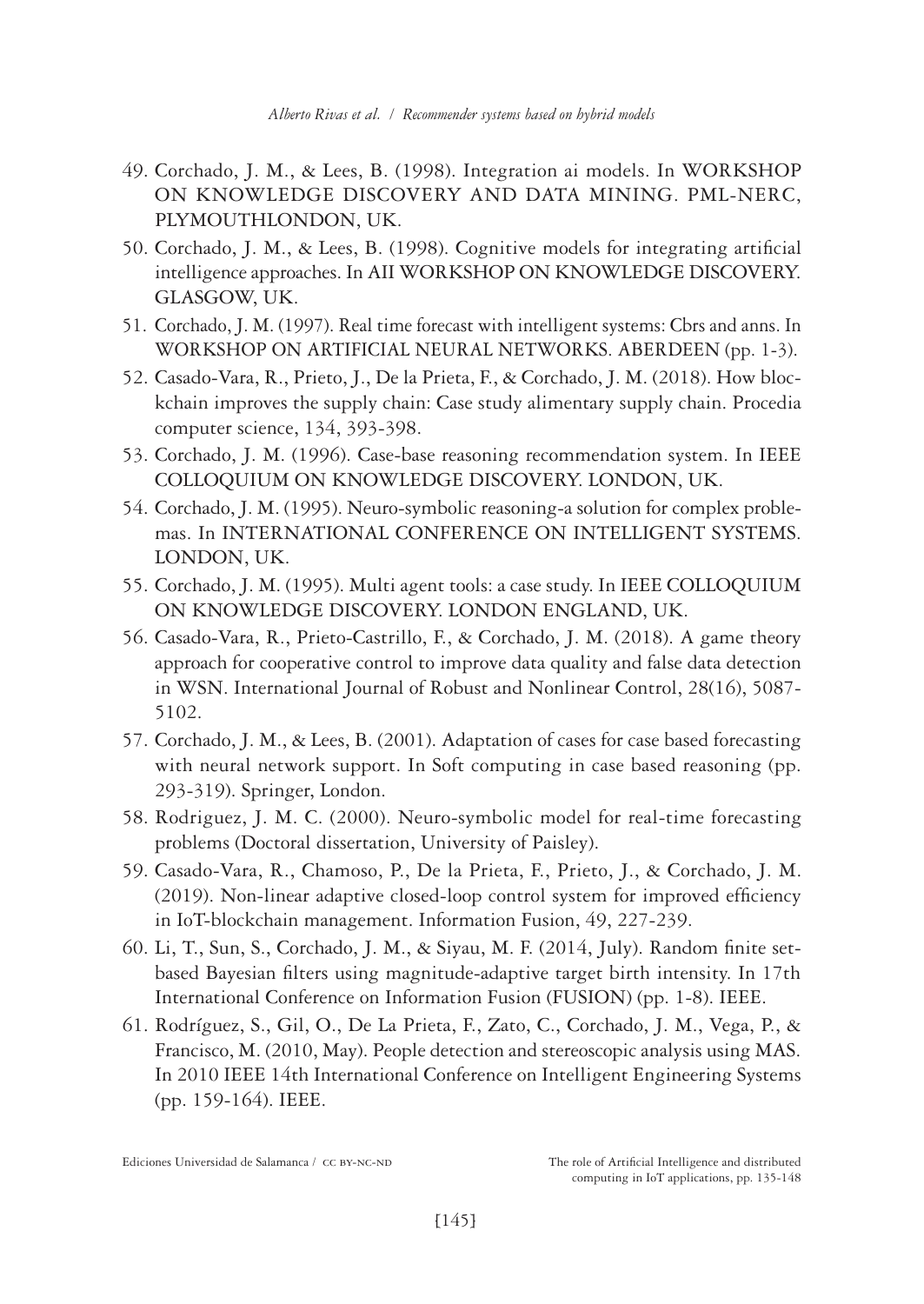- 62. Guillén, J. H., del Rey, A. M., & Casado-Vara, R. (2019). Security Countermeasures of a SCIRAS Model for Advanced Malware Propagation. IEEE Access, 7, 135472-135478.
- 63. Corchado, J. M. (1996). Artificial intelligence models: composed systems as a solution. In IEEE COLLOQUIUM ON KNOWLEDGE DISCOVERY. LONDON ENGLAND, UK.
- 64. Casado-Vara, R., De la Prieta, F., Rodriguez, S., Prieto, J., & Corchado, J. M. (2018, June). Cooperative Algorithm to Improve Temperature Control in Recovery Unit of Healthcare Facilities. In International Symposium on Distributed Computing and Artificial Intelligence (pp. 49-62). Springer, Cham.
- 65. Corchado, J. M. (1995). Hybrid cbr system for real-time temperature forecasting in the ocean. In IEEE COLLOQUIUM ON KNOWLEDGE DISCOVERY. LONDON, UK.
- 66. Corchado, J. M. (1995). A distributed recommendation system assos. In IEEE COLLOQUIUM ON KNOWLEDGE DISCOVERY. IEE, LONDON, UK.
- 67. Corchado, J. M. (1995). The use of kernel methods in cbr systems. In INTER-NATIONAL CONFERENCE ON INTELLIGENT SYSTEMS. LONDON ENGLAND UK.
- 68. Corchado, J. M. (1995). Case based reasoning systems: automatic construction. In INTERNATIONAL CONFERENCE ON INTELLIGENT SYSTEMS. LONDON ENGLAND UK.
- 69. Casado-Vara, R., de la Prieta, F., Prieto, J., & Corchado, J. M. (2018, November). Blockchain framework for IoT data quality via edge computing. In Proceedings of the 1st Workshop on Blockchain-enabled Networked Sensor Systems (pp. 19-24). ACM.
- 70. Gil, A. B., De la Prieta, F., & Rodríguez, S. (2011). Automatic Learning Object Extraction and Classification in Heterogeneous Environments. In Highlights in Practical Applications of Agents and Multiagent Systems (pp. 109-116). Springer, Berlin, Heidelberg.
- 71. Rodríguez, S., Tapia, D. I., Sanz, E., Zato, C., de la Prieta, F., & Gil, O. (2010, July). Cloud computing integrated into service-oriented multi-agent architecture. In International Conference on Information Technology for Balanced Automation Systems (pp. 251-259). Springer, Berlin, Heidelberg.
- 72. Di Mascio, T., Vittorini, P., Gennari, R., Melonio, A., De La Prieta, F., & Alrifai, M. (2012, July). The Learners' User Classes in the TERENCE Adaptive Learning System. In 2012 IEEE 12th International Conference on Advanced Learning Technologies (pp. 572-576). IEEE.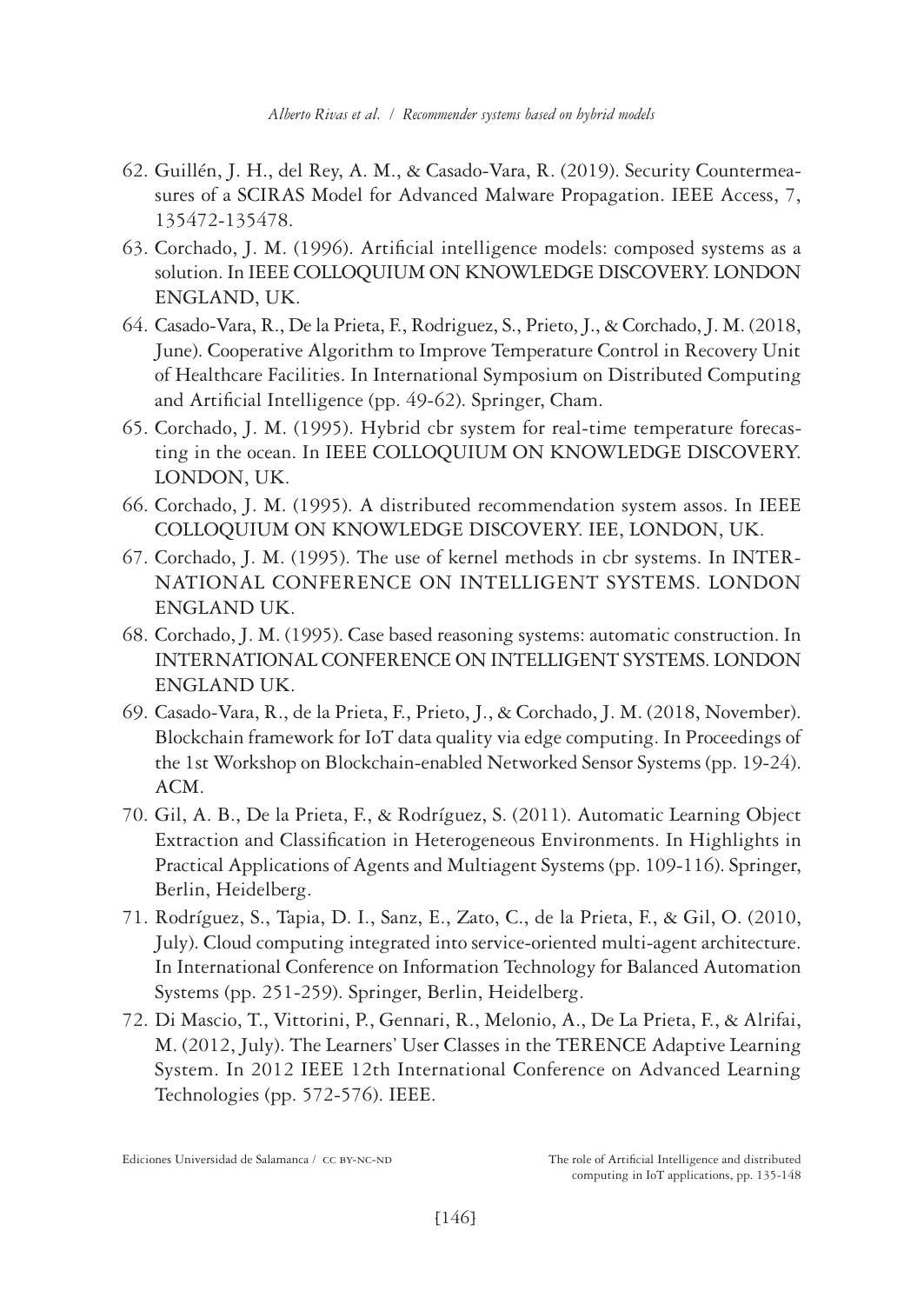- 73. Mazuelas, S., Lorenzo, R. M., Bahillo, A., Fernández, P., Prieto, J., & Abril, E. J. (2010). Topology Assessment Provided by Weighted Barycentric Parameters in Harsh Environment Wireless Location Systems. IEEE Transactions on Signal Processing, 58(7), 3842–3857. doi:10.1109/TSP.2010.2047394
- 74. Prieto, J., Alonso, A. A., la Rosa, de, R., & Carrera, A. (2014). Adaptive Framework for Uncertainy Analysis in Electromagnetic Field Measurements. Radiation Protection Dosimetry. doi:10.1093/rpd/ncu260
- 75. Prieto, J., Bahillo, A., Mazuelas, S., Blas, J., Fernández, P., & Lorenzo, R. M. (2008). RTS/CTS mechanism with IEEE 802.11 for indoor location. Presented at the NAV08/ILA37, The Navigation Conference & Exhibition.
- 76. Prieto, J., Bahillo, A., Mazuelas, S., Fernández, P., Lorenzo, R. M., & Abril, E. J. (2012a). Self-Calibration of TOA/Distance Relationship for Wireless Localization in Harsh Environments. Presented at the 2012 IEEE International Conference on Communications (ICC 2012).
- 77. Prieto, J., Bahillo, A., Mazuelas, S., Lorenzo, R. M., Blas, J., & Fernández, P. (2009a). Adding indoor location capabilities to an IEEE 802.11 WLAN using real-time RTT measurements (pp. 113–119). IEEE Press. Retrieved from [http://](http://dl.acm.org/citation.cfm?id=1689059.1689083&coll=DL&dl=GUIDE&CFID=647274630&CFTOKEN=45917612) [dl.acm.org/citation.cfm?id=1689059.1689083&coll=DL&dl=GUIDE&CFID=](http://dl.acm.org/citation.cfm?id=1689059.1689083&coll=DL&dl=GUIDE&CFID=647274630&CFTOKEN=45917612) [647274630&CFTOKEN=45917612](http://dl.acm.org/citation.cfm?id=1689059.1689083&coll=DL&dl=GUIDE&CFID=647274630&CFTOKEN=45917612)
- 78. Bullon, Juan, et al. «Manufacturing processes in the textile industry. Expert Systems for fabrics production.» ADCAIJ: Advances in Distributed Computing and Artificial Intelligence Journal 6.4 (2017): 15-23.
- 79. Souza de Castro, Lucas Fernando, Gleifer Vaz Alves, & André Pinz Borges. «Using trust degree for agents in order to assign spots in a Smart Parking.» (2017).
- 80. Moung, Ervin. «A Comparison of the YCBCR Color Space with Gray Scale for Face Recognition for Surveillance Applications.» ADCAIJ: Advances in Distributed Computing and Artificial Intelligence Journal [Online], 6.4 (2017): 25-33.
- 81. Kethareswaran, V., & C. Sankar Ram. «An Indian Perspective on the adverse impact of Internet of Things (IoT).» ADCAIJ: Advances in Distributed Computing and Artificial Intelligence Journal 6.4 (2017): 35-40.
- 82. Crespo-Ramos, M. J., Machón-González, I., López-García, H., & Calvo-Rolle, J. L. (2013). Detection of locally relevant variables using SOM–NG algorithm. *Engineering Applications of Artificial Intelligence*, *26*(8), 1992-2000.
- 83. Farias, Giovani Parente, et al. «Predicting Plan Failure by Monitoring Action Sequences and Duration.» ADCAIJ: Advances in Distributed Computing and Artificial Intelligence Journal 6.4 (2017): 55-69.